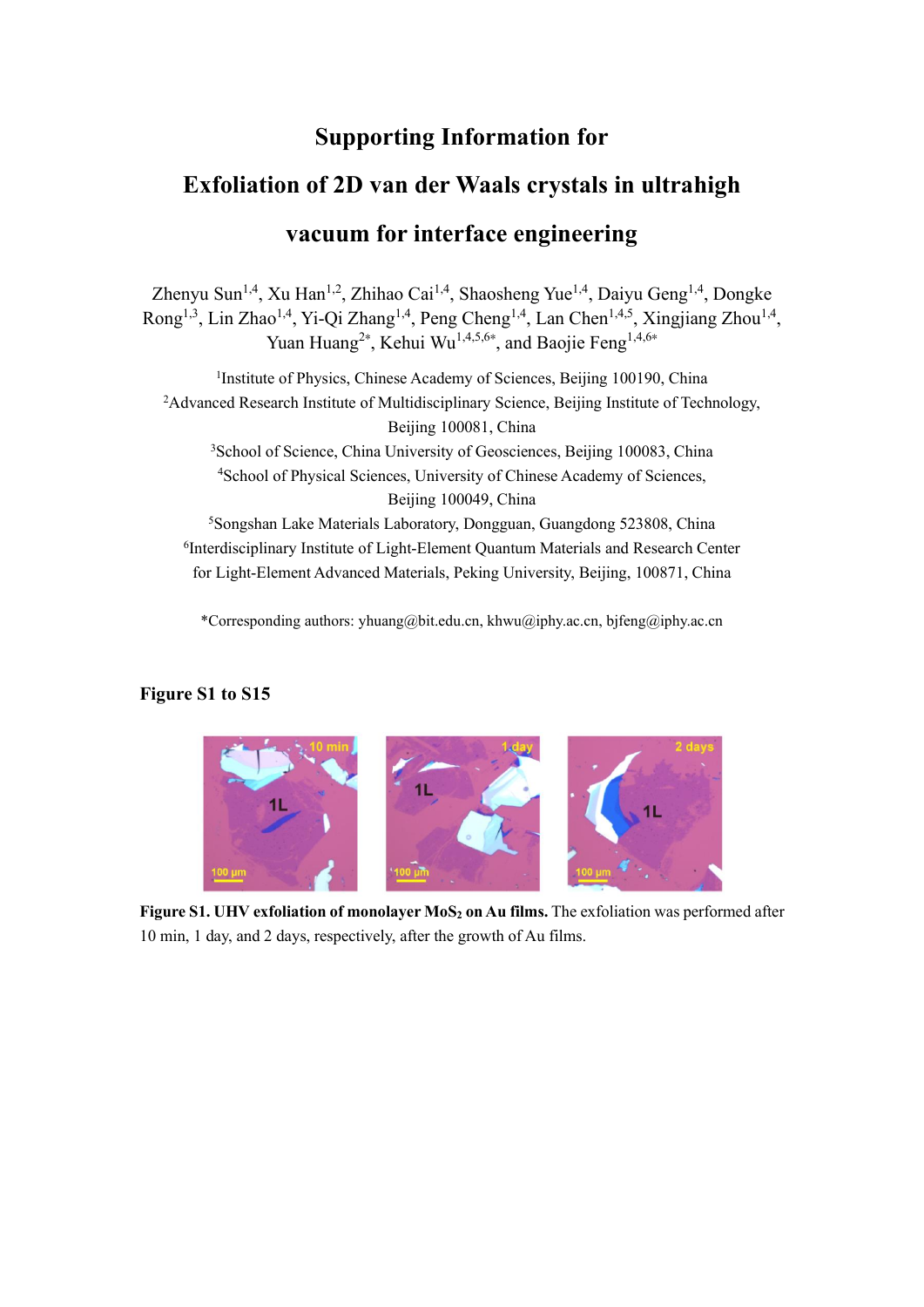

**Figure S2. Raman spectra of the UHV-exfoliated graphene on MgO(100).** 1L graphene shows a single-symmetric 2D peak  $(\sim 2670 \text{ cm}^{-1})$  which is more intense than the G peak. The absence of the D peak at  $1350 \text{ cm}^{-1}$  indicates a negligible number of defects. For 1L and FL graphene, the increasing background above 2800 cm-1 originates from the MgO substrate.



**Figure S3. Ultra-low frequency Raman spectra for the UHV-exfoliated MoS<sup>2</sup> flakes on different single crystalline substrates.** Monolayer MoS<sub>2</sub> is evidenced by the absence of the interlayer shearing mode, which is present on thicker samples.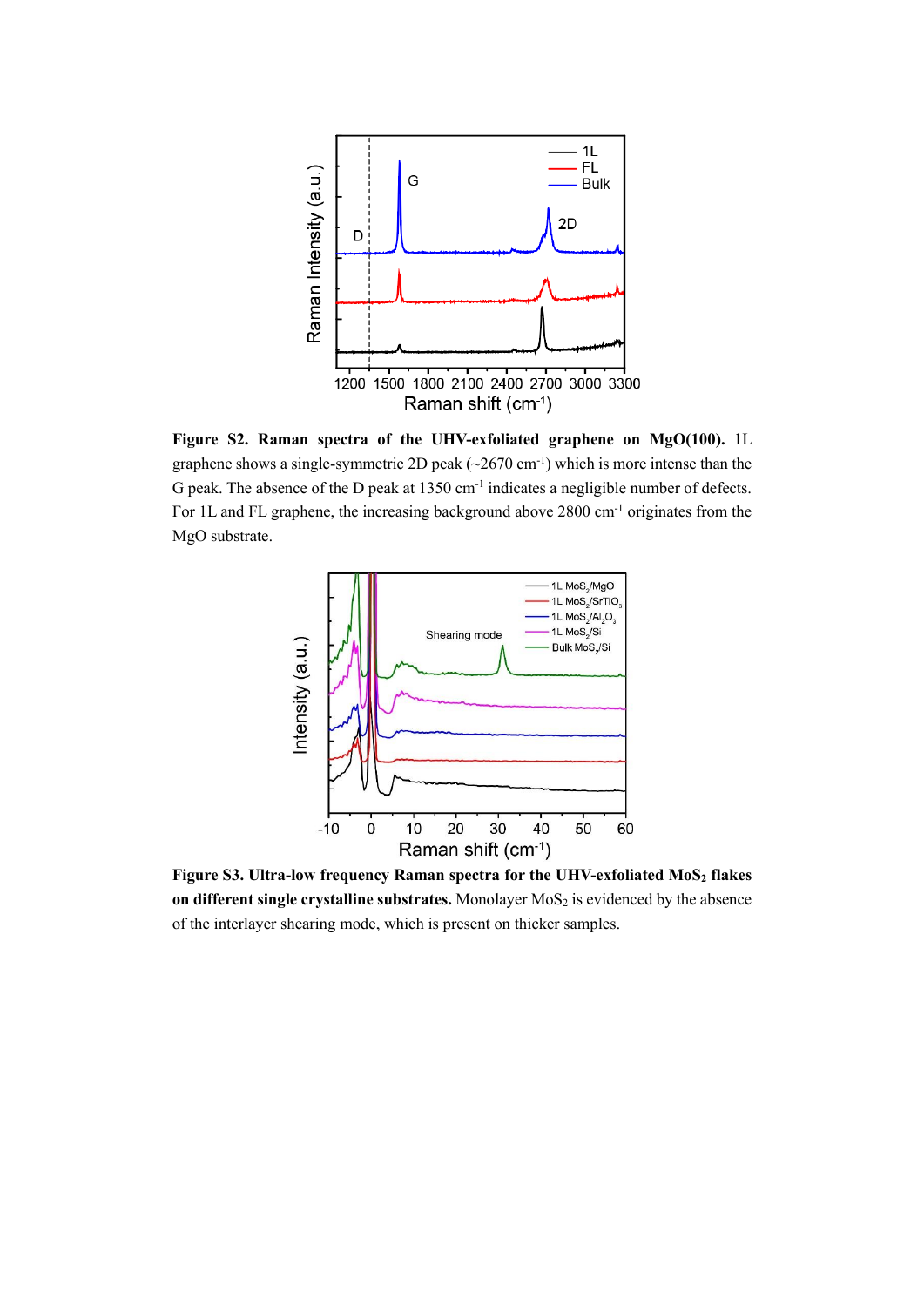

**Figure S4. AFM characterization of the UHV-exfoliated Bi-2212/Si(111) and FeSe/SrTiO3(100).** (a,c) AFM images of monolayer Bi-2212/Si(111) and FeSe/ SrTiO3(100), respectively. (b,d) Line profiles along the white dashed lines in (a) and (c), respectively. Monolayer Bi-2212 is evidenced by the step height ( $\approx 3$ nm), as shown in (b). The exfoliated FL FeSe nanoribbon thickness is about 7-10nm, as shown in (d).



**Figure S5. Optical images of the UHV-exfoliated FL black phosphorus (BP) on Au films exposed in air for different times.** The surface exhibits a clear degradation after 56h in air.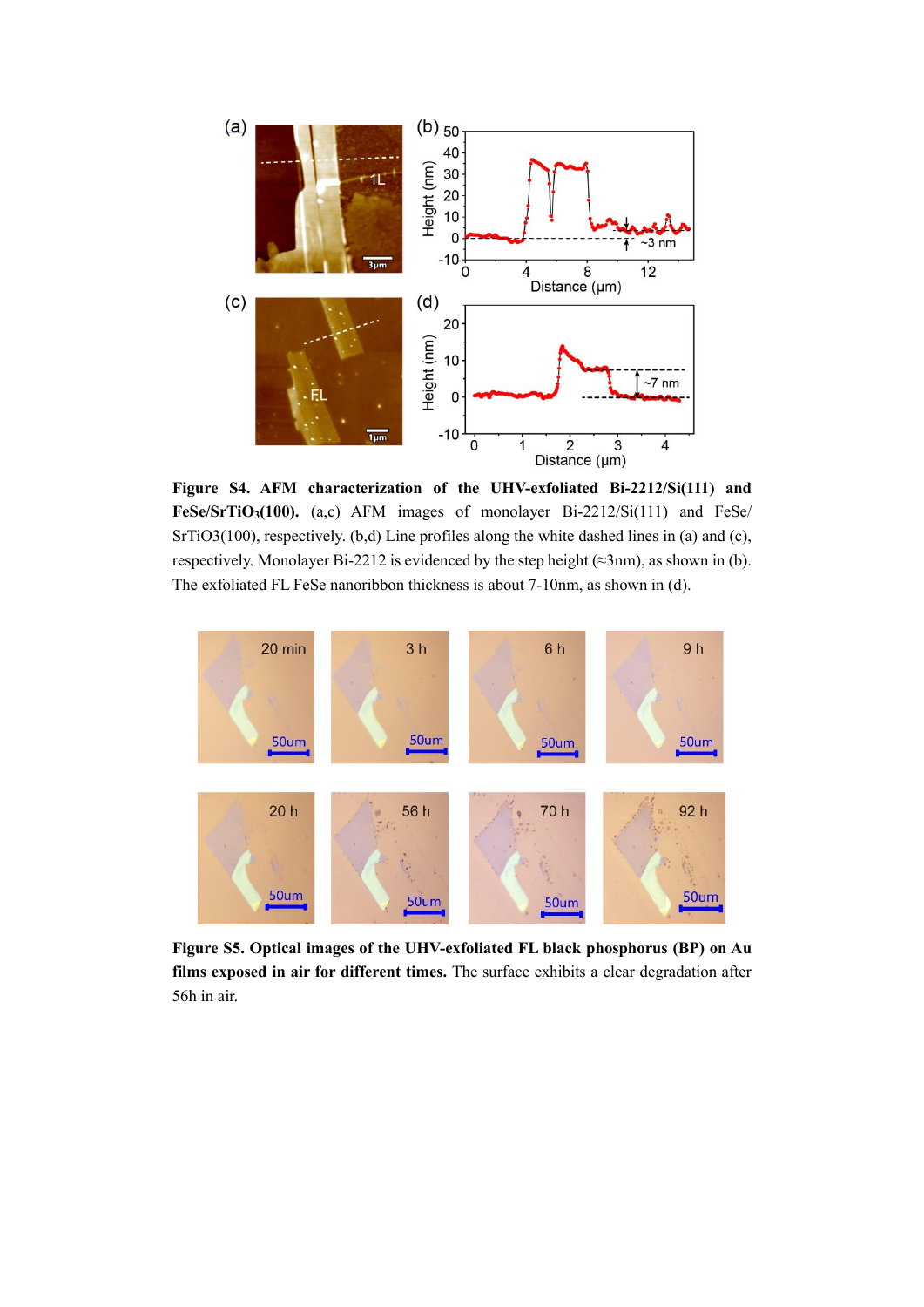

**Figure S6. AFM images (a) and Raman spectra (b) of the UHV-exfoliated FL black phosphorus on Au films exposed in air for different times.** The emergence of clusters and disappearance of Raman signal indicates a quick degradation of FL BP.



**Figure S7. Optical images of the UHV-exfoliated FL BP in UHV for different times.**  The surface exhibits no visible degradation.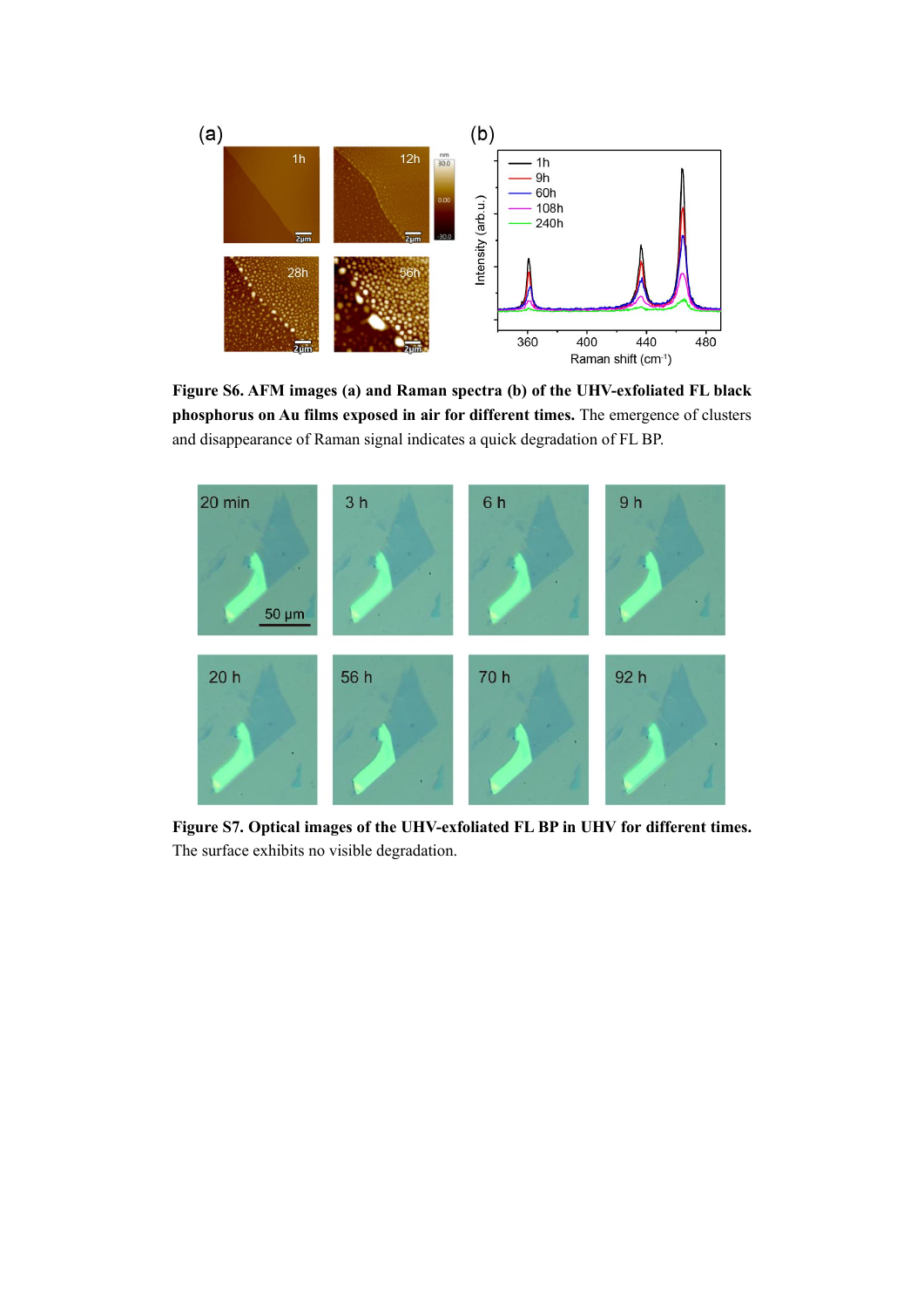

**Figure S8. AFM and Raman characterization of the UHV-exfoliated millimeter-sized monolayer BP.** (a) AFM image containing monolayer BP and the Au substrate. (b) Line profile along the white dashed line in (a). (c) Raman spectra acquired on the Au substrate and monolayer BP. The weak Raman signal at 420-480 cm-1 originates from BP, which is absent on the substrate.



Figure S9. XPS characterization of the Au, Ag, Fe, and Cr films grown on SiO<sub>2</sub>/Si, respectively. The characteristic peaks of each element are indicated.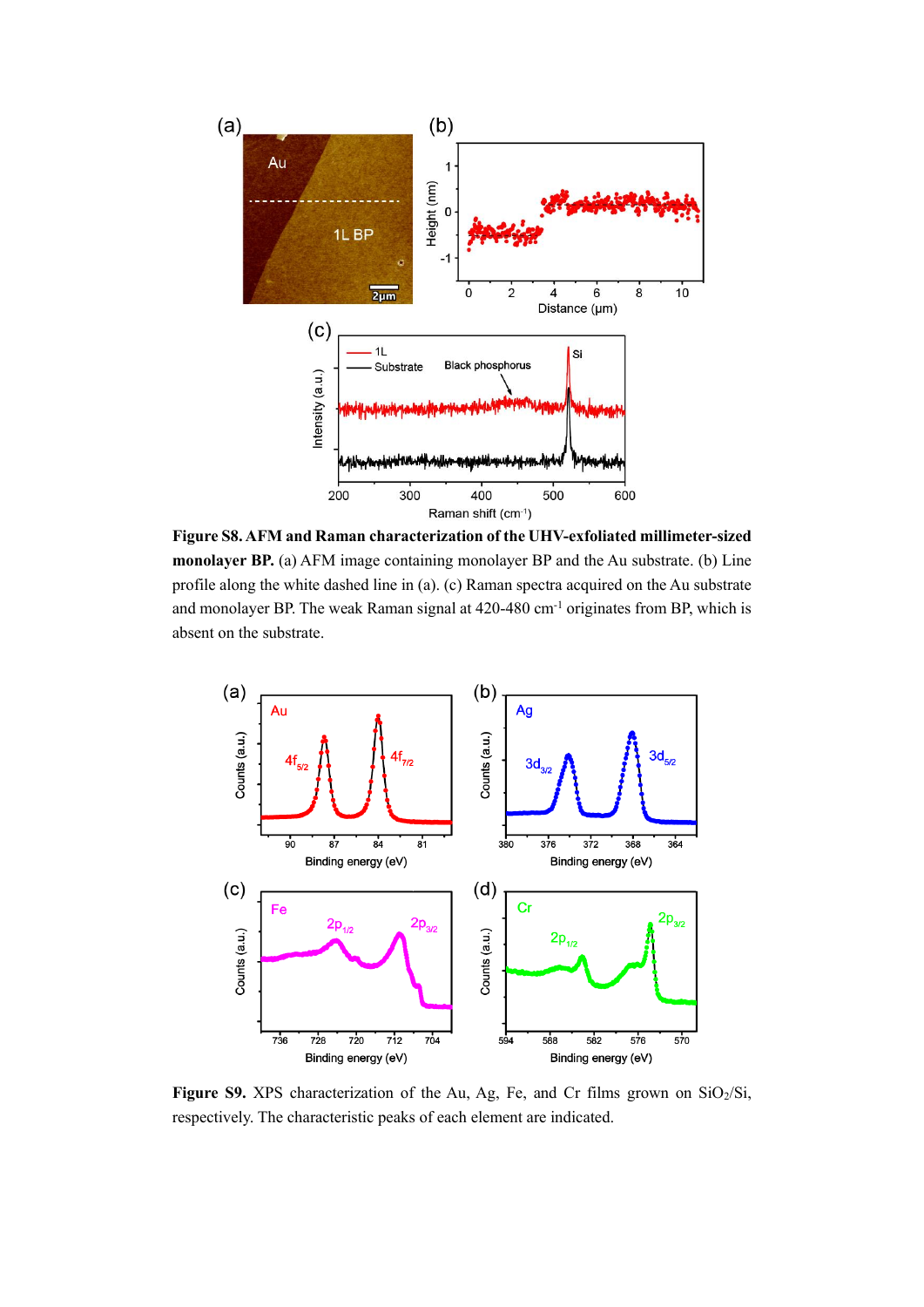

Figure S10. Optical images of the UHV-exfoliated monolayer MoS<sub>2</sub> (a) and WSe<sub>2</sub> (b) on Ag, Fe, and Cr films, respectively. Scale bar: 5μm.



Figure S11. PL spectra of the UHV-exfoliated monolayer MoS<sub>2</sub> on Au, Ag, Fe, and Cr films.

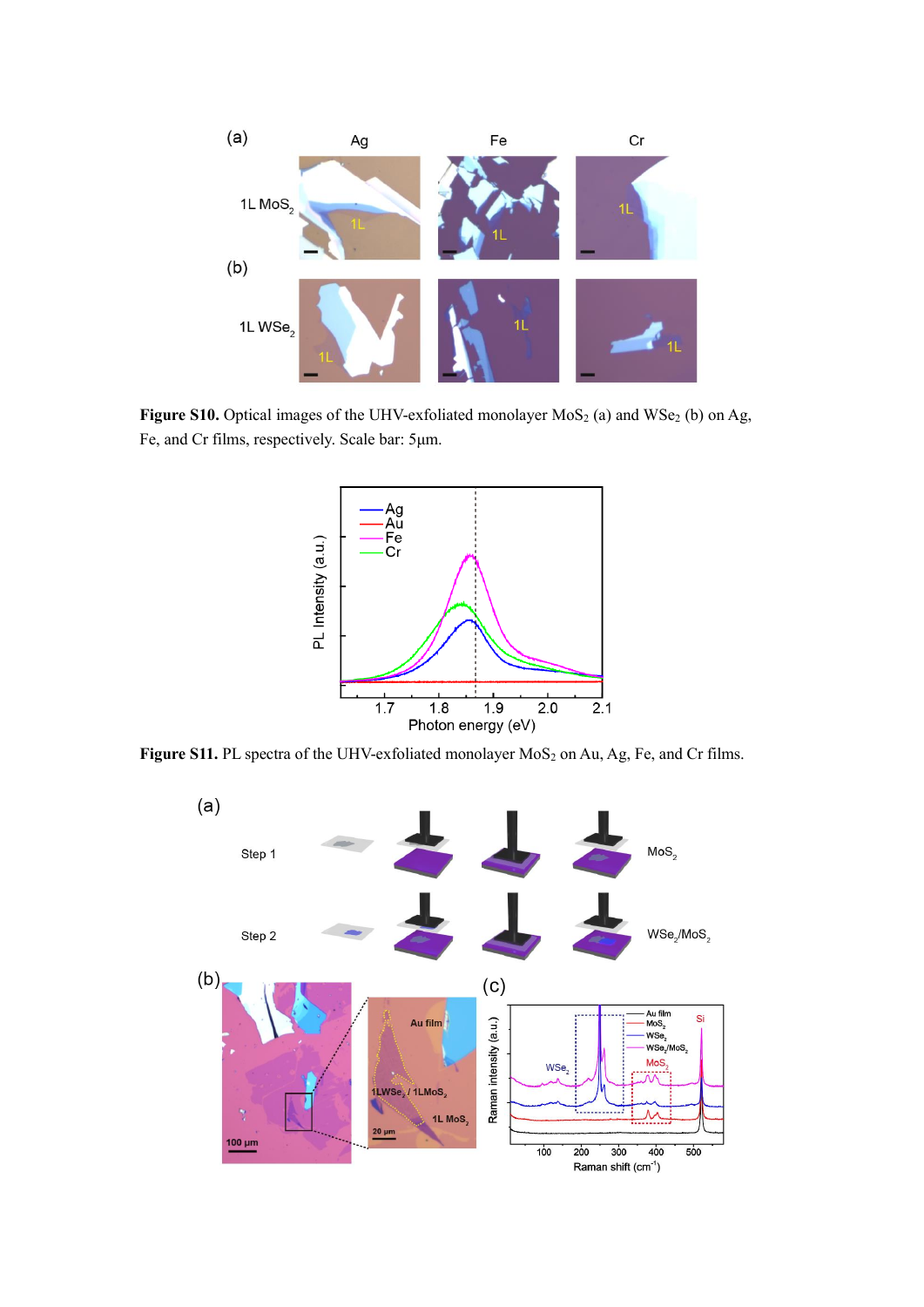**Figure S12. Fabrication of WSe2/MoS<sup>2</sup> heterostructures in UHV.** (a) Schematic diagram of the stacking process. (b) Optical images of the WSe<sub>2</sub>/MoS<sub>2</sub> sample. The heterostructure consists of 1L WSe<sub>2</sub> on 1L MoS<sub>2</sub>. (c) Raman spectra acquired on the Au film, 1L MoS<sub>2</sub>, 1L WSe<sub>2</sub>, and the heterostructure, respectively.



Figure S13. (a-c) AFM images of the UHV exfoliated MoS<sub>2</sub>/SrTiO<sub>3</sub>(100). The magnified view in (c) shows the atomic resolution. (d) Height distribution of (b).



Figure S14. Preparation of ultrathin FeSe on SrTiO<sub>3</sub>(100) with different twist angles by UHV exfoliation.